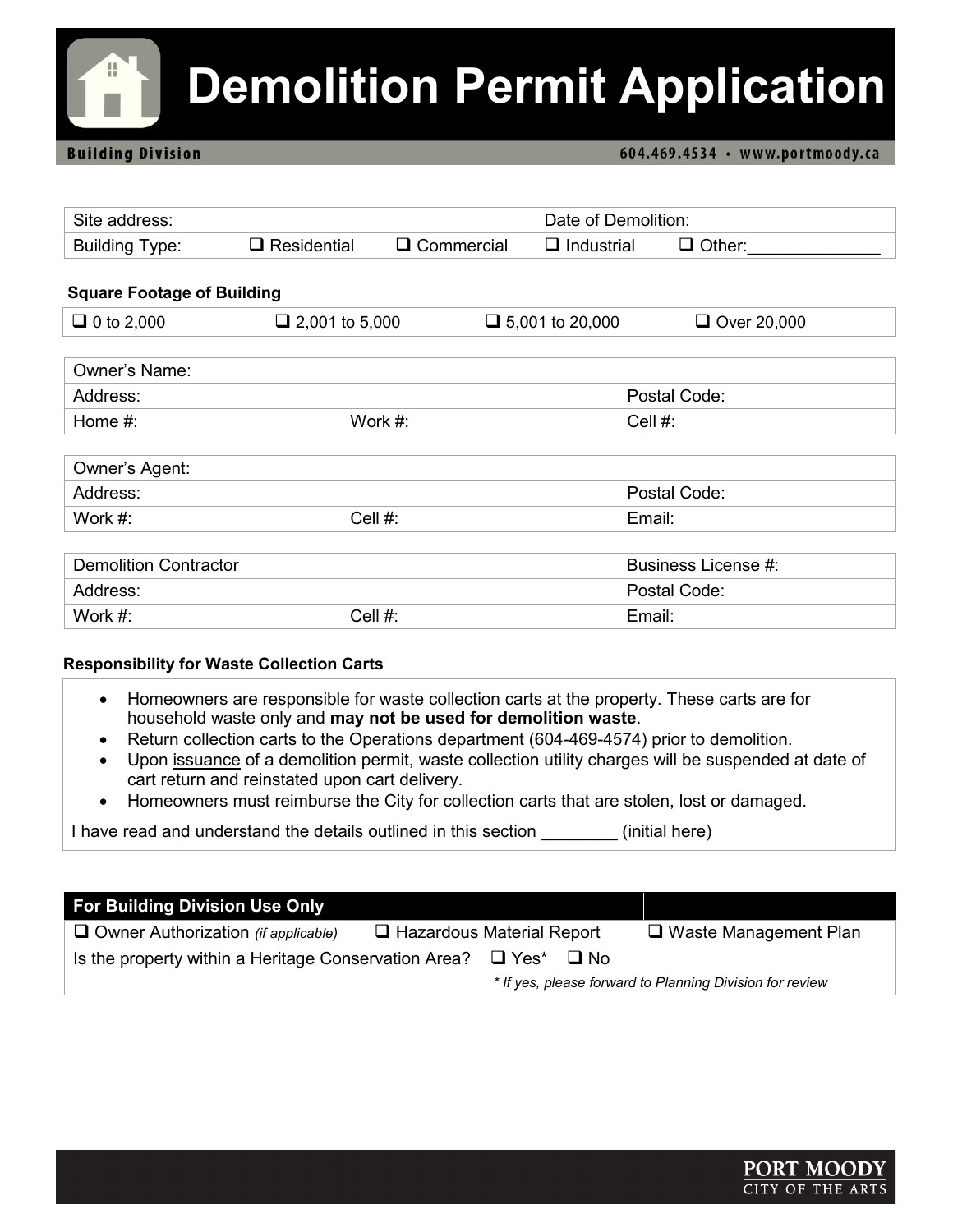#### **Notice to Owner and Owner's Acknowledgement**

The City of Port Moody Building and Plumbing Code Bylaw is enacted and retained for the purpose of regulating construction within the City in the general public interest. The activities undertaken by or on behalf of the City pursuant to this bylaw are for the sole purpose of providing a limited and interim spot checking function for the reasons of public health and safety.

- 1. I acknowledge that being granted the attached Building Permit that I am responsible for compliance with the current edition of the British Columbia Building Code, the City of Port Moody Building and Plumbing Code Administration Bylaw and any other applicable enactment, code regulation or standard relating to the work in respect of which the permit is issued, whether or not the said work is undertaken by me or by those whom I may retain or employ to provide design and/or construction services.
- 2. I acknowledge that neither the issuance of a permit under this bylaw, the acceptance nor review of plans, specifications, drawings of supporting documents, nor inspections made by or on behalf of the City constitute a representation, warranty, assurance or statement that the current edition of the British Columbia Building Code, the City of Port Moody Building and Plumbing Code Administration Bylaw, or any other applicable enactment, code, regulation or standard has been complied with.
- 3. Where the City requires that Letters of Assurance be provided by a Registered Professional pursuant to the City of Port Moody Building and Plumbing Code Administration Bylaw and Section 290 of the Local Government Act, I confirm that I have been advised in writing by the City that it relied on the Letters of Assurance of "Professional Design and Commitment for Field Review" prepared by the Registered Professionals associated with this Permit (see Letters of Assurance on file) in reviewing the plans, drawings, specifications and supporting documents submitted with the application for this building permit.
- 4. I confirm that I have relied only on the said Registered Professional for the adequacy of plans, drawings, specifications and supporting documents submitted with this application.
- 5. I understand that I should seek independent legal advice in respect of the responsibilities I am assuming upon the granting of a building permit by the City pursuant to this application and in respect of the execution of this acknowledgement.

In addition to the foregoing, I acknowledge and agree that any amount of a cash bond that I have provided to the City for damage to facilities in the public right of way shall be absolutely forfeited to the City if I am not entitled to have it returned to me within four years of the date of issuance of a building permit.

| Applicant's name (please print): | Date:          |  |
|----------------------------------|----------------|--|
| Signature:                       | <b>■ Owner</b> |  |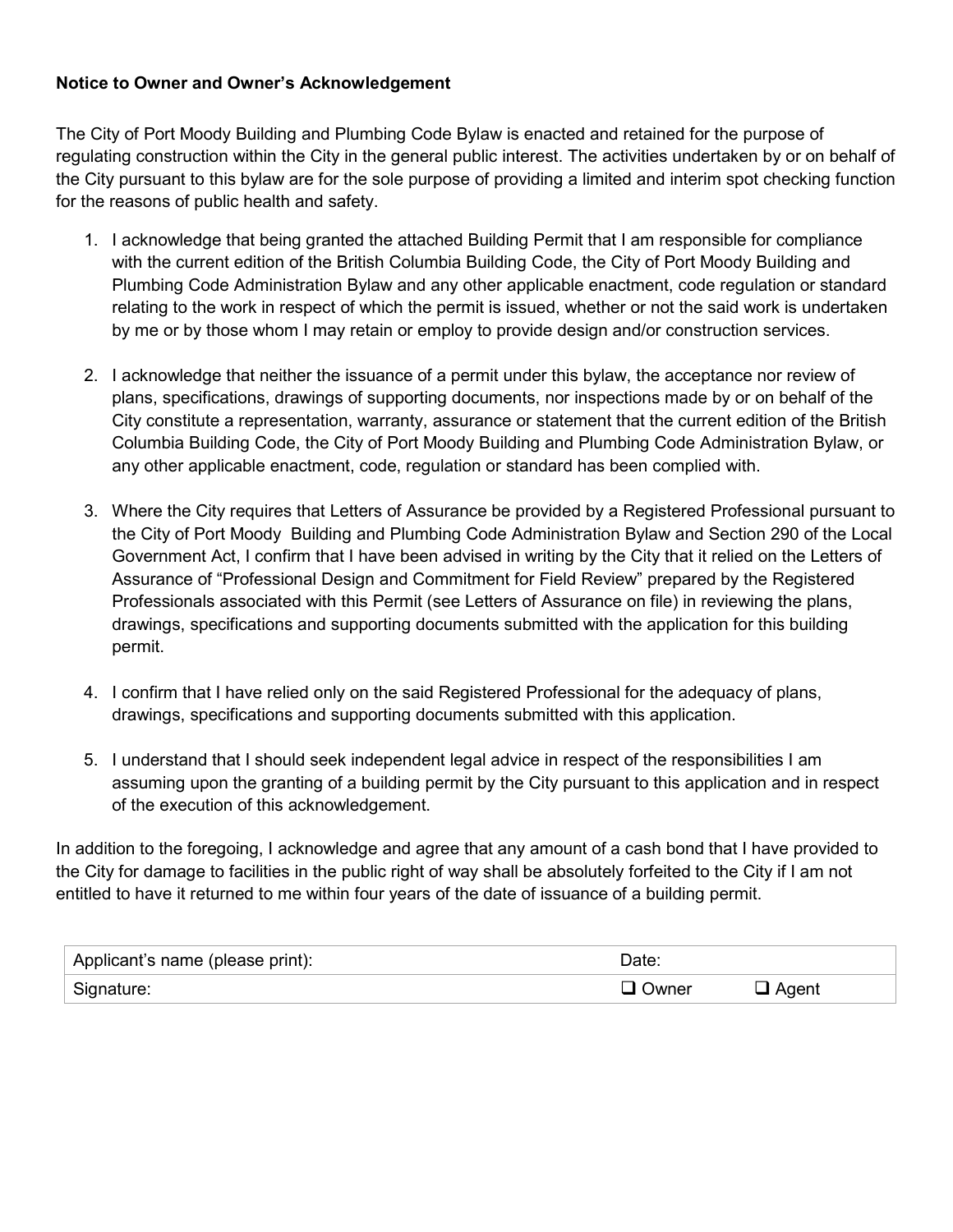## **Waste Management Plan**

#### **Building Division**

604.469.4534 · www.portmoody.ca

Many of the materials generated from your project can be recycled. Please list materials that will be reused, recycled or disposed from your project on the back of this document. **In order to receive the maximum refundable amount of your waste management fee at least 70% of recyclable or reusable project waste must be recycled or reused.**

Use kilograms to quantify total estimated waste and percentages for materials. Use the table below or ask your hauler, recycler or site cleanup vendor to assist you with this plan. **Receipts of all recycling and disposal must be submitted within 90 days after project completion in order to receive a refund.** 

| Project address:                                        |                    |                   |                   |               |  |
|---------------------------------------------------------|--------------------|-------------------|-------------------|---------------|--|
| <b>Building Type:</b>                                   | $\Box$ Residential | $\Box$ Commercial | $\Box$ Industrial | $\Box$ Other: |  |
| Square footage of building(s):                          |                    |                   |                   |               |  |
| Type of construction (wood frame, concrete, steel etc): |                    |                   |                   |               |  |
|                                                         |                    |                   |                   |               |  |

| Name of permit applicant:     |            |        |
|-------------------------------|------------|--------|
| Company name (if applicable): |            |        |
| Phone #:                      | Cell $#$ : | Email: |
| Signature of applicant:       |            | Date:  |

#### **Waste generation rates for demolition projects**

Use this chart as a reference to help estimate the amount of waste your site will produce.

| Type of            |                 | <b>Composition (By Weight)</b>                                   |      |                |               |                             |             |
|--------------------|-----------------|------------------------------------------------------------------|------|----------------|---------------|-----------------------------|-------------|
| <b>Building</b>    | <b>Activity</b> | <b>Waste Generation Rates</b>                                    | Wood | <b>Drywall</b> | <b>Metals</b> | Concrete/<br><b>Asphalt</b> | <b>Misc</b> |
| <b>Residential</b> | Demo            | Single Family: 547 kg/m2 (111 lbs/sq ft)<br>(including concrete) | 44%  | 2%             | 3%            | 25%                         | 26%         |
|                    |                 | Multi-Family: 626 kg/m2 (128.2 lbs/sq ft)                        |      |                |               |                             |             |
| <b>Commercial</b>  | Demo            | 764 kg/m2 (155 lbs/sg ft)                                        | 16%  |                | 5%            | 68%                         | 11%         |

*Source: Metro Vancouver*



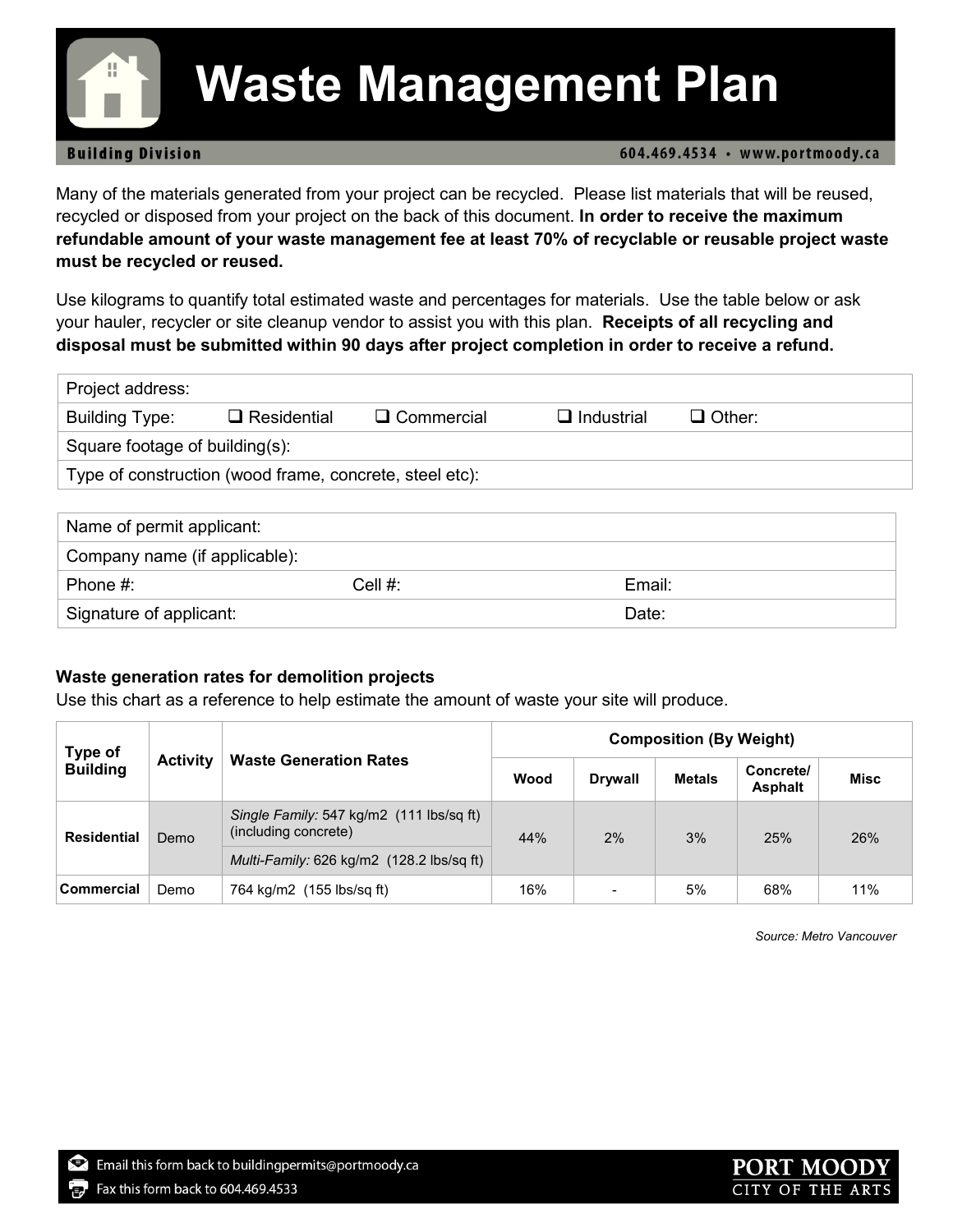Pre-planning how you manage your site's waste helps you meet your recycling goal. Complete the following checklist, outlining the types of waste that your project is expected to generate. Use this list for discussion with waste collection, recycling and disposal companies. A list of recycling facilities is available from the Building Division or at [www.metrovancouver.org/buildsmart.](http://www.metrovancouver.org/buildsmart)

| <b>Materials</b>                             | Is this present? | <b>Notes</b>                                            |
|----------------------------------------------|------------------|---------------------------------------------------------|
| Appliances                                   | $\Box$ yes       | Reusable or recyclable                                  |
| Asphalt                                      | $\Box$ yes       | Recyclable                                              |
| Asphalt roofing shingles                     | $\Box$ yes       | Recyclable                                              |
| Bricks, blocks and ceramic tile              | $\Box$ yes       | Recyclable                                              |
| Cabinetry                                    | $\Box$ yes       | Reusable or recyclable                                  |
| Cardboard                                    | $\Box$ yes       | Banned from disposal in landfill - all must be recycled |
| Concrete                                     | $\Box$ yes       | Recyclable                                              |
| Dirt and soil                                | $\Box$ yes       | Reusable or recyclable                                  |
| Doors                                        | $\Box$ yes       | Reusable or may be recyclable (check with recycler)     |
| Drywall                                      | $\Box$ yes       | Banned from disposal in landfill - all must be recycled |
| Fixtures (lighting, plumbing, etc.)          | $\Box$ yes       | Reusable or may be recyclable (check with recycler)     |
| Glass                                        | $\Box$ yes       | Recyclable                                              |
| Green waste (shrubs, lawn, small trees)      | $\Box$ yes       | Compostable - banned from landfill                      |
| Metal - steel, aluminum, copper, brass, etc. | $\Box$ yes       | Recyclable – may need to be cut up prior to recycling   |
| Metal - cable and wiring                     | $\Box$ yes       | Recyclable                                              |
| Metal - window frames                        | $\Box$ yes       | Banned from disposal in landfill - all must be recycled |
| Mixed waste (contains recyclables)           | $\Box$ yes       | Recyclable                                              |
| Paper                                        | $\Box$ yes       | Recyclable                                              |
| Plastic - rigid buckets, pails, etc.         | $\Box$ yes       | Recyclable                                              |
| Plastic – wrapping and bags                  | $\Box$ yes       | Reusable or recyclable                                  |
| Windows in frames                            | $\Box$ yes       | Recyclable                                              |
| Wood - structural (incl. pallets)            | $\Box$ yes       | Recyclable                                              |
| Wood - plywood, particle board, OSB          | $\Box$ yes       | Recyclable                                              |
| Wood – roofing – shakes and wood shingles    | $\Box$ yes       | Reusable or may be recyclable (check with recycler)     |

Please note that the following materials **are not recyclable** in Metro Vancouver. You won't be penalized for having these materials onsite. However, in your Compliance Report, you'll have to let us know where these were disposed of so we can confirm the total waste generated.

| <b>Non-Recyclable Materials</b>                                                                                                                                                                            | Is this present? |
|------------------------------------------------------------------------------------------------------------------------------------------------------------------------------------------------------------|------------------|
| Carpet and underlay                                                                                                                                                                                        | $\Box$ yes       |
| Fibreglass (including insulation)                                                                                                                                                                          | $\Box$ yes       |
| Plastic – PVC                                                                                                                                                                                              | $\Box$ yes       |
| Plastic – foam packing and insulation                                                                                                                                                                      | $\Box$ yes       |
| Plastic - vinyl window frames                                                                                                                                                                              | $\Box$ yes       |
| Wood – treated, pressure treated, creosoted, timbers, telephone poles                                                                                                                                      | $\Box$ yes       |
| Hazardous materials. All hazardous wastes must be disposed of to WorkSafe BC and the Ministry of<br>the Environment requirements, along with any additional requirements imposed by the disposal facility. | $\Box$ yes       |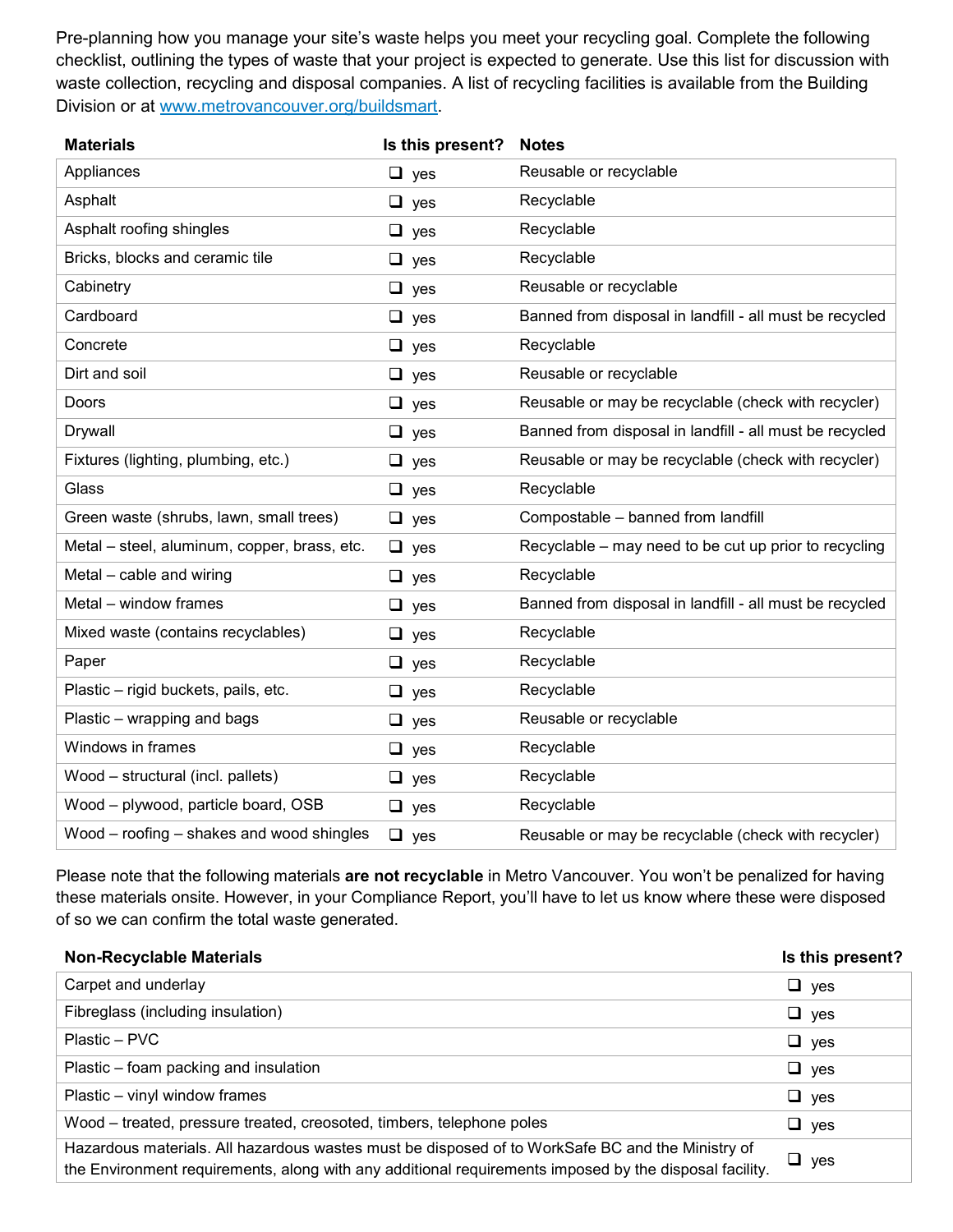### **Utility Service Connection Application**

100 Newport Drive, PO Box 36, Port Moody, BC, V3H 3E1, Canada Tel 604.469.4618 · Fax 604.469.4533 · www.portmoody.ca

| <b>General Information</b>                                                                                                                                                                                                                                                                                                                                                                               |              |               |                                                               |  |  |
|----------------------------------------------------------------------------------------------------------------------------------------------------------------------------------------------------------------------------------------------------------------------------------------------------------------------------------------------------------------------------------------------------------|--------------|---------------|---------------------------------------------------------------|--|--|
| <b>Owner's Name:</b>                                                                                                                                                                                                                                                                                                                                                                                     |              |               |                                                               |  |  |
| Address:                                                                                                                                                                                                                                                                                                                                                                                                 |              |               | City:                                                         |  |  |
| Postal Code:                                                                                                                                                                                                                                                                                                                                                                                             | Work #:      |               | Cell #:                                                       |  |  |
| Email:                                                                                                                                                                                                                                                                                                                                                                                                   |              |               |                                                               |  |  |
| <b>Owner's Agent:</b>                                                                                                                                                                                                                                                                                                                                                                                    |              |               |                                                               |  |  |
| Address:                                                                                                                                                                                                                                                                                                                                                                                                 |              |               | City:                                                         |  |  |
| Postal Code:                                                                                                                                                                                                                                                                                                                                                                                             | Work #:      |               | Cell #:                                                       |  |  |
| Email:                                                                                                                                                                                                                                                                                                                                                                                                   |              |               |                                                               |  |  |
| Yes, I have filled out a Homeowner Authorization Form                                                                                                                                                                                                                                                                                                                                                    |              |               |                                                               |  |  |
| <b>Contractor:</b>                                                                                                                                                                                                                                                                                                                                                                                       |              |               |                                                               |  |  |
| Address:                                                                                                                                                                                                                                                                                                                                                                                                 |              |               | City:                                                         |  |  |
| Postal Code:                                                                                                                                                                                                                                                                                                                                                                                             | Work #:      |               | Cell #:                                                       |  |  |
| Email:                                                                                                                                                                                                                                                                                                                                                                                                   |              |               |                                                               |  |  |
| Yes, I have filled out a Homeowner Authorization Form                                                                                                                                                                                                                                                                                                                                                    |              |               |                                                               |  |  |
| I am acting as the Owner's agent                                                                                                                                                                                                                                                                                                                                                                         |              |               |                                                               |  |  |
| <b>Building Information</b>                                                                                                                                                                                                                                                                                                                                                                              |              |               |                                                               |  |  |
| Site address:                                                                                                                                                                                                                                                                                                                                                                                            |              |               |                                                               |  |  |
| Proposed date of new service required:                                                                                                                                                                                                                                                                                                                                                                   |              |               |                                                               |  |  |
| <b>Requested Services</b>                                                                                                                                                                                                                                                                                                                                                                                |              |               |                                                               |  |  |
| Temporary Disconnection (at property line)                                                                                                                                                                                                                                                                                                                                                               |              |               | New Services (disconnection and installation of new services) |  |  |
| <b>Permanent Disconnection</b>                                                                                                                                                                                                                                                                                                                                                                           |              |               | New Lot (no existing, installation of new services)           |  |  |
| <b>Building Type</b>                                                                                                                                                                                                                                                                                                                                                                                     |              |               |                                                               |  |  |
| Single-Family                                                                                                                                                                                                                                                                                                                                                                                            | Multi-Family |               | ICI                                                           |  |  |
| <b>Required Water Service</b>                                                                                                                                                                                                                                                                                                                                                                            |              |               |                                                               |  |  |
| $\frac{3}{4}$                                                                                                                                                                                                                                                                                                                                                                                            | 1"           |               | $1\frac{1}{2}$                                                |  |  |
| A typical construction schedule will be 4 to 6 weeks. All Storm and Sanitary services will be<br>reinstalled at the same invert elevation as the existing services. Once work is complete the City will<br>issue the applicant an invoice which is payable upon receipt.                                                                                                                                 |              |               |                                                               |  |  |
| Invoice should be billed to:                                                                                                                                                                                                                                                                                                                                                                             | Homeowner    | Owner's Agent | Contractor                                                    |  |  |
| <b>Applicant Statement</b>                                                                                                                                                                                                                                                                                                                                                                               |              |               |                                                               |  |  |
| I/we the undersigned hereby make application for a utility service connection/disconnection in accordance<br>with the information stated, and declare that the statements are true and correct. If granted a service<br>connection/disconnection permit, I/we agree to provide payment prior to the City undertaking field works,<br>and will pay all the costs over and above the deposit as necessary. |              |               |                                                               |  |  |
| Name:                                                                                                                                                                                                                                                                                                                                                                                                    |              | Signature:    |                                                               |  |  |
| Position:                                                                                                                                                                                                                                                                                                                                                                                                |              | Date:         |                                                               |  |  |
|                                                                                                                                                                                                                                                                                                                                                                                                          |              |               | PORT MOODY                                                    |  |  |

CITY OF THE ARTS